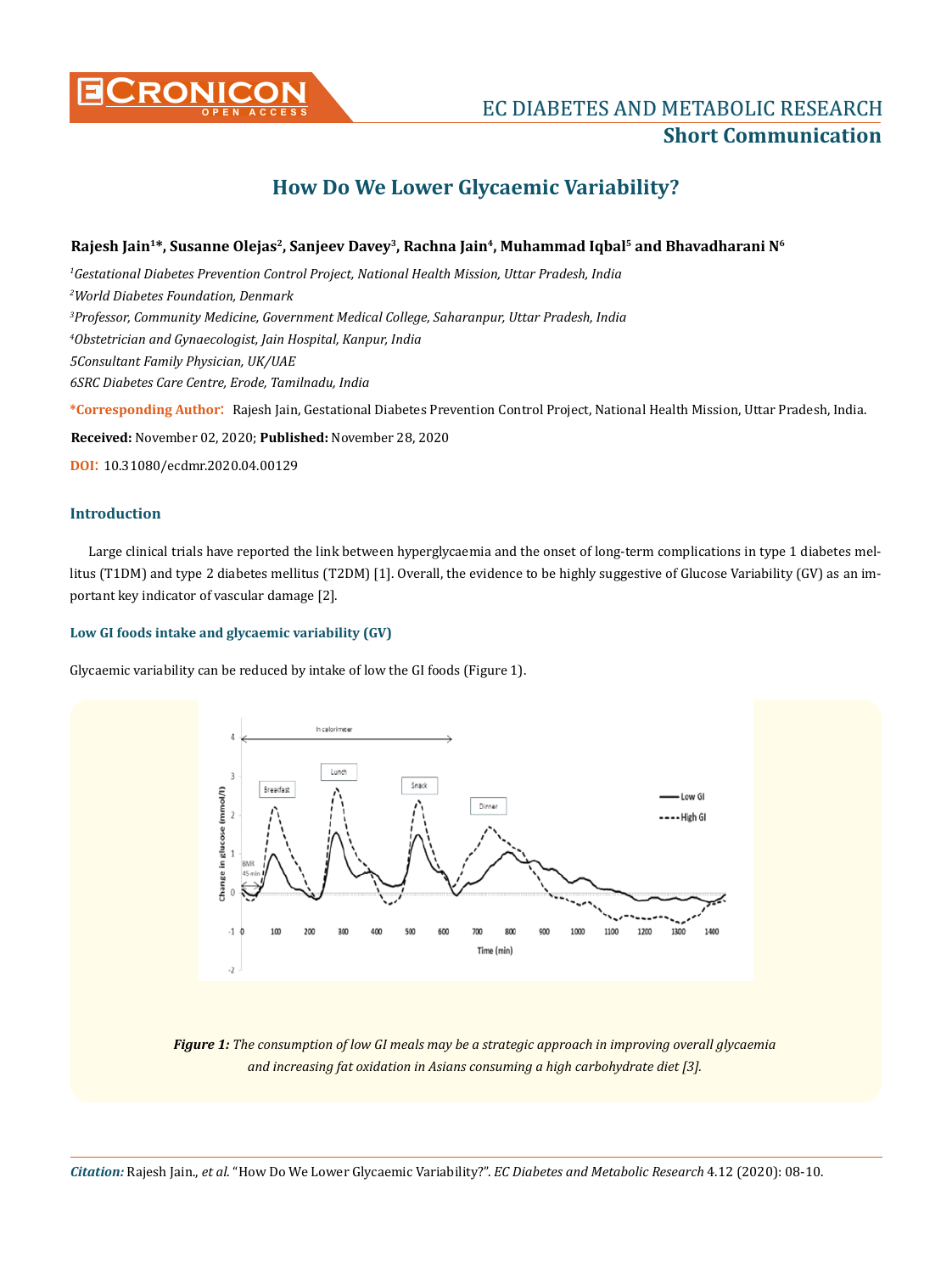#### **GI scale**

GI Food can be categorised in 3 groups, low glycaemic index, medium and high as per different range.

These ranges, along with some example foods, include:

- Low glycaemic index (< than 55): Include, Chana (Black Bengal gram), vegetables, pulses, soy products, beans, fruits, milk, whole pasta, Multigrain bread, oats, and lentils.
- Medium glycaemic index (55 70): Include fruit juice, brown rice and whole wheat bread.
- High glycaemic index (> than 70): Include white bread and white rice and white wheat flour and potatoes.

As per a 2008 Cochrane review, consumption of foods with low glycaemic index and avoidance of refined and processed foods in the pre pregnancy period can significantly modify the risk of developing GDM in pregnancy. According to a study done by Sedagat F., *et al*. consumption of western dietary pattern including processed foods like jams, mayonnaise, salty snacks and processed meat, eggs was associated with increased risk of GDM with an odds ratio of 1.97 compared to those who refrained from these items [4]. A diet rich in Vegetable or Mediterranean diet, can reduce risk of GDM, while red and processed meat, refined carbohydrate grain is associated with higher risk of GDM [5].

#### **Effect of low GI breakfast and afternoon snack (Figure 2)**



*Figure 2: Consumption of a low GI breakfast and after-noon snack was capable of attenuating 24-h blood glucose profiles, minimize glycaemic excursions and reduce food intake in healthy Asian males.*

This simple dietary intervention may be an acceptable approach in improving overall glycaemia and energy balance in Asians [6].

#### **Medical nutrition therapy (MNT)**

"Medical Nutrition Therapy (MNT) throughout the course of a structured weight loss plan, is strongly recommended".

Studies have demonstrated that a variety of eating plans, varying in macronutrient composition, can be used effectively and safely in short term (1 - 2 years) to achieve weight loss in people with diabetes. This includes low-calorie meal plans that include meal replacements [7].

*Citation:* Rajesh Jain., *et al*. "How Do We Lower Glycaemic Variability?". *EC Diabetes and Metabolic Research* 4.12 (2020): 08-10.